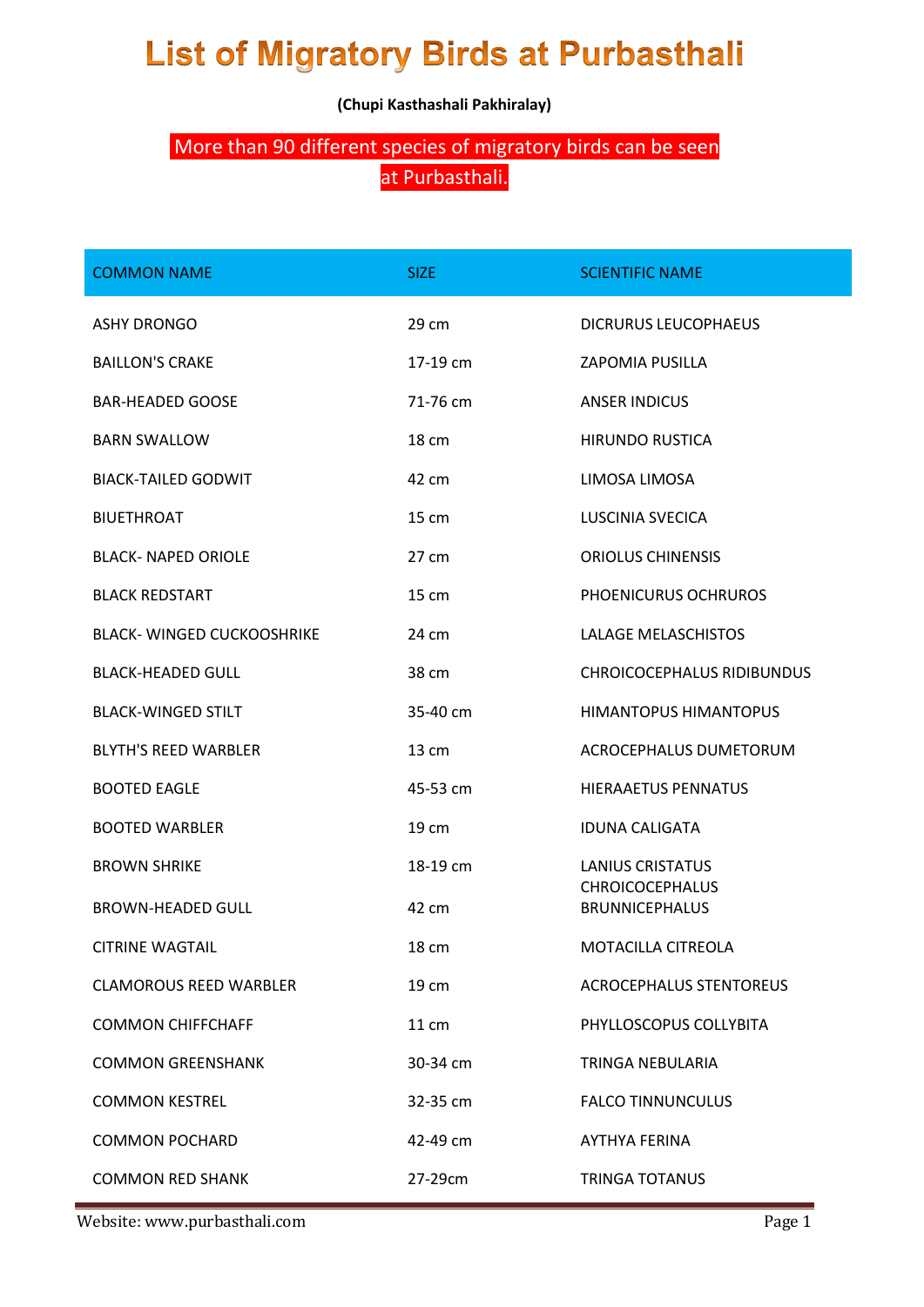| <b>COMMON SANDPIPER</b>        | 19-21 cm | <b>ACTITIS HYPOLEUCOS</b>    |
|--------------------------------|----------|------------------------------|
| <b>COMMON SNIPE</b>            | 25-27 cm | <b>GALLINAGO GALLINAGO</b>   |
| <b>COMMON TERN</b>             | 23-25 cm | STERNA HIRUNDO               |
| <b>CURLEW SANDPIPER</b>        | 18-23 cm | <b>CALIDRIS FERRUGINEA</b>   |
| <b>DUNLIN</b>                  | 16-22 cm | <b>CALDRIS ALPINA</b>        |
| <b>DUSKY WARBLER</b>           | 11 cm    | PHYLLOSCOPUS FUSCATUS        |
| EURASIAN COOT                  | 36-38 cm | <b>FULICA ATRA</b>           |
| <b>EURASIAN HOBBY</b>          | 30-36 cm | <b>FALCO SUBBUTEO</b>        |
| <b>EURASIAN SPOONBILL</b>      | 80-90 cm | PLATALEA LEUCORODIA          |
| <b>EURASIAN WIGEON</b>         | 45-51 cm | <b>MARECA PENELOPE</b>       |
| <b>EURASIAN WRYNECK</b>        | 16-17 cm | <b>JYNX TORQUILLA</b>        |
| EURASIAN/WESTERN MARSH HARRIER | 42-54 cm | <b>CIRCUS AERUGINOSUS</b>    |
| <b>FERRUGINOUS DUCK</b>        | 38-42 cm | <b>AYTHYA NYROCA</b>         |
| <b>FOREST WAGTAIL</b>          | 18 cm    | <b>DENDRONANTHUS INDICUS</b> |
| <b>GADWALL</b>                 | 39-43 cm | MARECA STREPERA              |
| <b>GARGANEY</b>                | 37-41 cm | SPATULA QUERQUEDULA          |
| <b>GLOSSY IBIS</b>             | 55-65 cm | PLEGADIS FALCINELLUS         |
| <b>GRAYLAG GOOSE</b>           | 75-90 cm | ANSER ANSER                  |
| <b>GREAT CRESTED GREBA</b>     | 46-51 cm | PODICEPS CRISTATUS           |
| <b>GREAT KNOT</b>              | 26-28 cm | <b>CALIDRIS TENUIROSTRIS</b> |
| <b>GREATER SAND PLOVER</b>     | 22-25 cm | CHARADRIUS LESCHENAULTII     |
| <b>GREEN SANDPIPER</b>         | 21-24 cm | <b>TRINGA OCHROPUS</b>       |
| <b>GREENISH WARBLER</b>        | 10 cm    | PHYLLOSCOPUS TROCHILOIDES    |
| GREEN-WINGED TEAL/COMMOON TEAL | 34-38 cm | <b>ANUS CAROLINENSIS</b>     |
| <b>GREY WAGTAIL</b>            | 19 cm    | <b>MOTACILLA CINEREA</b>     |
| <b>GREY-BACKED SHRIKE</b>      | 25 cm    | <b>LANIUS TEPHRONOTUS</b>    |
| <b>GREY-HEADED LAPWING</b>     | 34-37 cm | <b>VANELLUS CINEREUS</b>     |
| <b>INDIAN GOLDEN ORIOLE</b>    | 25 cm    | <b>ORIOLUS KUNDOO</b>        |
| <b>INDOCHINESE ROLLER</b>      | 31 cm    | <b>CORACIAS AFFINIS</b>      |
| <b>KENTISH PLOVER</b>          | 15-17 cm | CHARADRIUS ALEXANDRINUS      |

website: www.purbasthali.com Page 2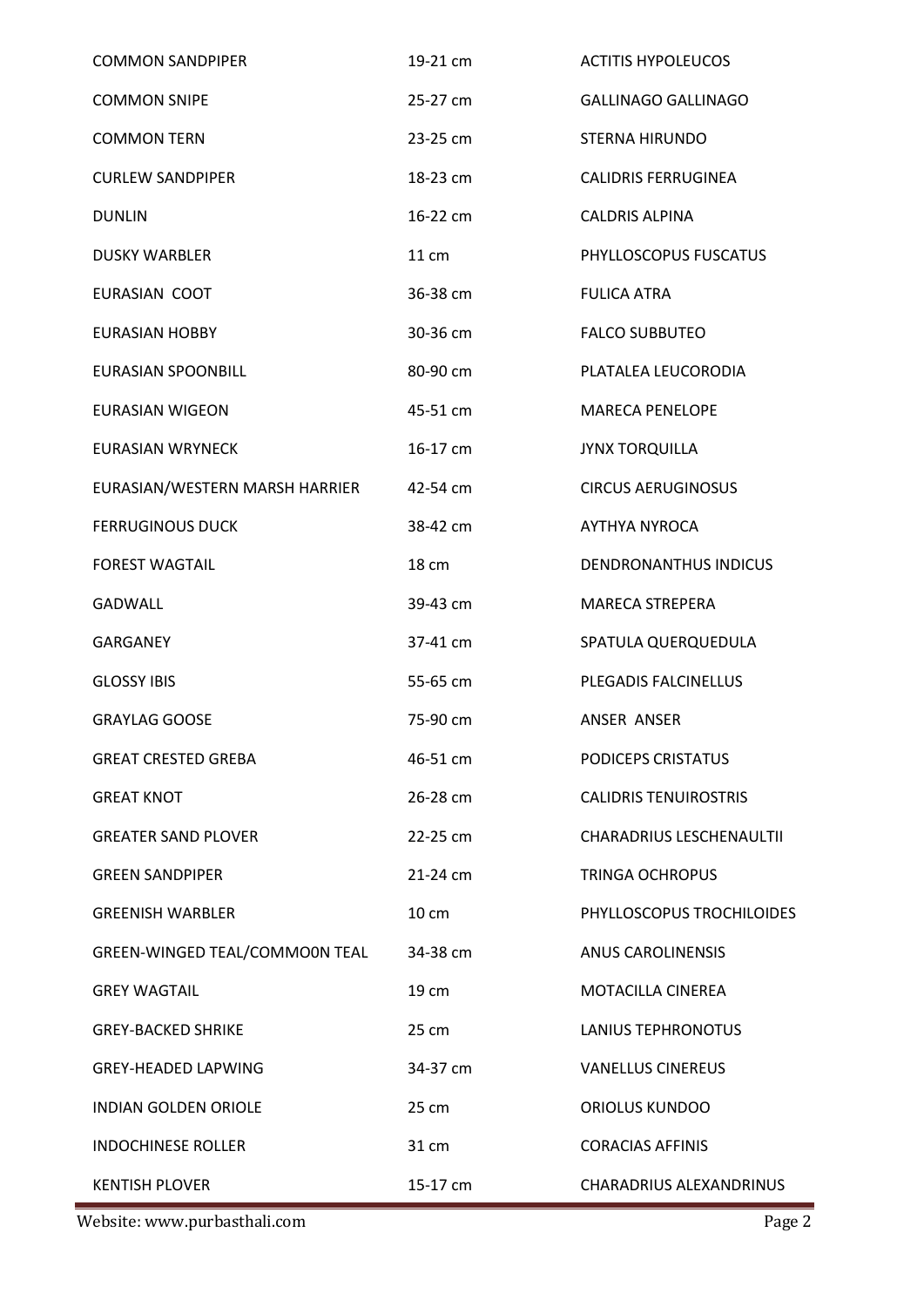| LARGE-BILLED LEAF WABLER   | 13 cm                     | PHYLLOSCOPUS MAGNIROSTRIS  |
|----------------------------|---------------------------|----------------------------|
| <b>LESSER SAND PLOVER</b>  | 19-21 cm                  | <b>CHARADRIUS MONGOLUS</b> |
| <b>LITTLE STINT</b>        | 14 cm                     | <b>CALIDRIS MINUTA</b>     |
| LONG-LEGGED BUZZARD        | 61 cm                     | <b>BUTEO RUFINUS</b>       |
| LONG-TAILED SHRIKE         | 25 cm                     | <b>LANIUS SCHACH</b>       |
| LONG-TOED STINT            | 13-16 cm                  | <b>CALIDRIS SUBMINUTA</b>  |
| <b>MALLARD</b>             | 50-65 cm                  | <b>ANAS PLATYRHYNCHOS</b>  |
| <b>MARSH SANDPIPER</b>     | 22-25 cm                  | <b>TRINGA STAGNATILIS</b>  |
| <b>NORTHERN PINTAIL</b>    | 51-56 cm                  | <b>ANUS ACUTA</b>          |
| <b>NORTHERN SHOVELER</b>   | 44-52 cm                  | SPATULA CLYPEATA           |
| <b>OLIVE-BACKED PIPIT</b>  | 15 cm                     | <b>ANTHUS HODGSONI</b>     |
| ORIENTAL TURTLE DOVE       | 33 cm                     | STREPTOPELIA ORIENTALIS    |
| <b>OSPREY/FISH HAWK</b>    | 55-58 cm                  | PANDION HALIAETUS          |
| PACIFIC GOLDEN PIOVER      | 23-26 cm                  | PLUVIALIS FULVA            |
| PADDYFIELD WARBLER         | 13 cm                     | ACROCEPHALUS AGRICOLA      |
| <b>PAINTED STORK</b>       | 93-100 cm                 | MYCTERIA LEUCOCEPHALA      |
| PEREGRINE FALCON           | 38-51 cm                  | <b>FALCO PEREGRINUS</b>    |
| PIED HARRIER               | 41-46.5 cm                | <b>CIRCUS MELANOIEUCOS</b> |
| PIN-TAILED SNIPE           | 25-27 cm                  | <b>GALLINAGO STENURA</b>   |
| <b>RED-CRESTED POCHARD</b> | 53-57 cm                  | NETTA RUFINA               |
| <b>RED-NAPED IBIS</b>      | 68 cm                     | PSEUDIBIS PAPILLOSA        |
| RED-RUMPED SWALLOW         | $17 \text{ cm}$           | <b>CECROPIS DAURICA</b>    |
| <b>RICHARD'S PIPIT</b>     | $17 \text{ cm}$           | <b>ANTHUS RICHARDI</b>     |
| <b>ROSY PIPIT</b>          | 15 cm                     | <b>ANTHUS ROSEATUS</b>     |
| <b>RUDDY SHELDUCK</b>      | 61-67 cm                  | <b>TADOMA FERRUGINEA</b>   |
| <b>RUFF</b>                | M-26-32 cm, F-20-25<br>cm | <b>CALIDRIS PUGNAX</b>     |
| SANDERLING                 | 18-20 cm                  | <b>CALIDRIS ALBA</b>       |
| SIBERIAN RUBYTHROAT        | 14 cm                     | <b>CALLIOPE CALLIOPE</b>   |
| SIBERIAN STONECHAT         | 13 cm                     | SAXICOLA MAURUS            |